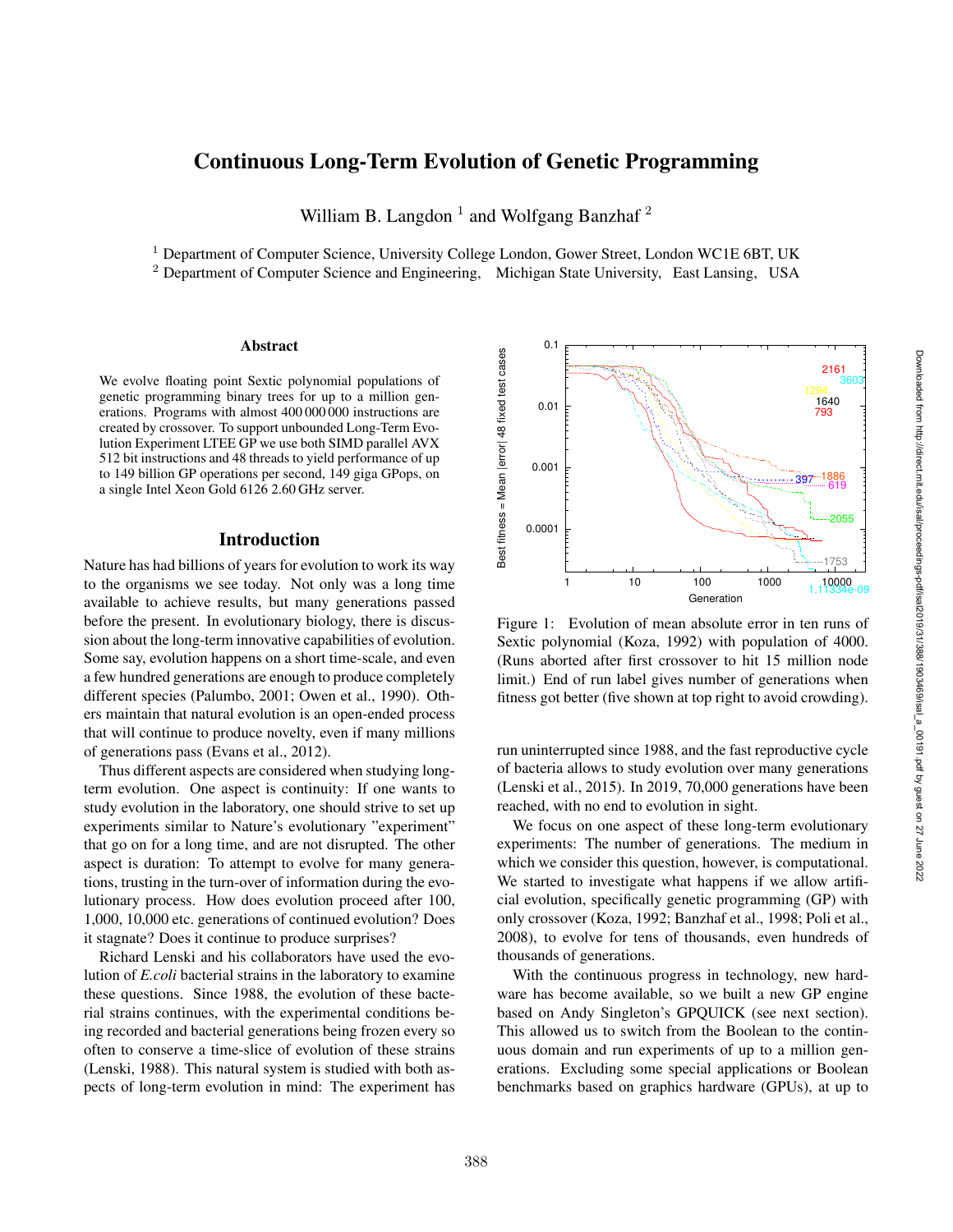149 billion GP operations per second (149 giga-GPops, see Table 3), this appears to be the fastest single-computer GP system (Langdon, 2013, Tab. 3).

In the Boolean domain we found usually the population quickly found the best possible answer and then retained it exactly for thousands of generations (Langdon, 2017). Nonetheless under subtree crossover we reported interesting population change with trees continuing to evolve. Indeed we were able to report the first signs of an eventual end of bloat due to fitness convergence of the whole population. We can now report in the continuous domain we do see continual innovation and improvement in fitness like in the bacteria experiments. Figure 1 shows that although the rate of innovation falls (as in Lenski's *E. Coli*<sup>1</sup> populations), typically better solutions are found even towards the end of the runs. In these runs, there are several hundred or even a few thousand generations where sub-tree crossover between evolved parents gave a better child.

We are going to run GP far longer than is normally done. Firstly in search of continual evolution but also noting that it is sometimes not safe to extrapolate from the first hundred or so generations. E.g., McPhee (McPhee and Poli, 2001, sect. 1.2) found that his earlier studies which had reported only the first 100 generations could not safely be extrapolated to 3,000 generations.

It must be admitted that without size control we expect bloat 2 , and so we need a GP system not only able to run for a million generations<sup>3</sup> but also able to process trees with well in excess of a 100 million nodes 4 . The new system we use is based on Singleton's GPQuick (Singleton, 1994; Keith and Martin, 1994; Langdon, 1998), but enhanced to take advantage of both multi-core computing using pthreads and Intel's SIMD AVX parallel floating point operations. Keith and Martin (1994) say GPQuick's linearisation of the

The median run shown in Figure 2 took 39 hours (mean 62 hours). Under ideal growing conditions, a million generations for E.Coli corresponds to about 38 years.

<sup>4</sup> Again referring to the extended runs in Figure 2, crossover creates highly evolved trees containing almost four hundred million nodes. These are by far the largest programs yet evolved.

GP tree will be hard to parallelise. Nevertheless, GPQUICK was rewritten to use 16 fold Intel AVX-512 instructions to do all operations on each node in the GP tree immediately. Leading to a single eval pass and better cache locality but at the expense of keeping a  $T = 48$  wide stack of partial results per thread.

Although the populations never lose genetic diversity (Koza's variety)<sup>5</sup>, with strong tournament selection (see Table 1) even the larger populations tend to converge to have identical fitness values. However 100% fitness convergence is only seen in long runs with smaller populations (500 or 48 trees). In contrast, in the Boolean domain (Langdon, 2017), even in the bigger populations (500) of that study, there are many generations where the whole population has identical fitness (but again variety is 100%).

The next section describes how GPQUICK was adapted to take advantage of Intel SIMD instructions able to process 16 floating point numbers in parallel and to use Posix threads to perform crossover and fitness evaluation on 48 cores simultaneously. The Experiments section describes the floating point benchmark (Table 1). Whilst the Results section describes the evolution of fitness and size and depth in populations of 4000, 500 and 48 trees. It finds the earlier predictions of sub-quadratic bloat (Langdon, 1999) and Flajolet limit (depth  $\approx \sqrt{2\pi |\text{size}|}$  (Langdon, 2000b)) to essentially hold. More analysis can be found in the technical report (Langdon and Banzhaf, 2019). We finish with a short discussion about the continuous evolution permitted by floating point benchmarks and our conclusion that even something as simple as digital evolution in the Sextic polynomial genetic programming benchmark permits continuous innovation.

## GPQUICK

First we describe how GPQUICK is used to do symbolic regression on a simple sixth order polynomial  $(y=x^2(x-1)^2(x+1)^2$  known as the Sextic polynomial) and then how GPQUICK has been modified to run in parallel.

## Sextic and GPQuick

Andy Singleton's GPQUICK (Singleton, 1994) is a well established fast and memory efficient C++ GP framework. In steady state mode (Syswerda, 1990) it stores GP trees in just one byte per tree node. Using separate parent and child populations doubles this (although Koza (1992) shows doubling is not necessary). The 8 bit opcode per tree node allows GPQUICK to support a number of different functions and inputs. Typically (as in these experiments) the remaining opcodes are used to support about 250 fixed ephemeral random constants (Poli et al., 2008). In the Sextic polynomial we have the traditional four binary floating point operations

<sup>&</sup>lt;sup>1</sup>The *E. Coli* genome contains 4.6 million DNA base pairs.

 $2$  GP's tendency to evolve nonparsimonious solutions has been known since the beginning of genetic programming. E.g. it is mentioned in Jaws (Koza, 1992, page 7). Walter Tackett (Tackett, 1994, page 45) credits Andrew Singleton with the theory that GP bloat is due to the cumulative increase in non-functional code, known as introns. The theory says these protect other parts of the same tree by deflecting genetic operations from the functional code by simply offering more locations for genetic operations. The bigger the introns, the more chance they will be hit by crossover and so the less chance crossover will disrupt the useful part of the tree. Hence bigger trees tend to have children with higher fitness than smaller trees. See also Altenberg (1994); Angeline (1994). In Langdon (2017) we showed prolonged evolution can produce converged populations of functionally identical but genetically different trees comprised of the same central core of functional code next to the root node plus a large amount of variable ineffective sacrificial code.

 ${}^{5}$ Koza defines variety as the percentage of the population that has no genetically identical copy (Koza, 1992, p.93)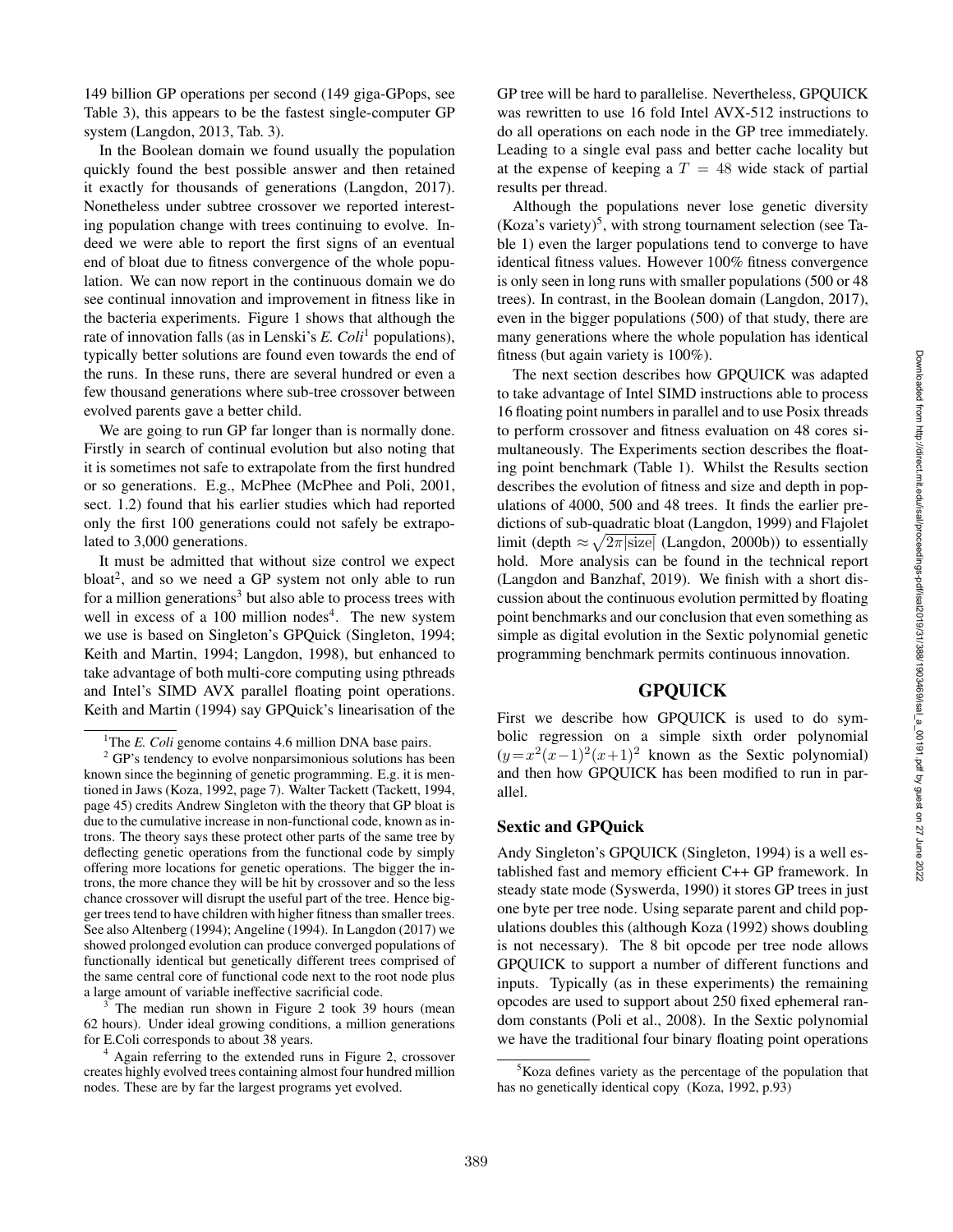

Figure 2: 11 extended runs pop=48. Numbers on right indicate size of largest tree before the run stopped in millions of nodes. One run (\*) converged so that more than 90% of the trees contain just five nodes. Three of the other four runs that reached 1 million generations (red) took between half a day and five days. In all but one run (\*) we see repeated substantial bloat  $(> 64$  million nodes) and subsequent tree size collapse. Seven runs, in black, terminated due to running out of memory (on server with 46GB).

 $(+, -, \times)$  and protected division), an input  $(x)$  and 250 constants. The constants are chosen uniformly at random from the 2001 floating point numbers from  $-1.000$  to  $+1.000$ . By chance neither end point nor 0.000 were chosen (see Table 1).

The continuous test cases  $(x)$  are selected at random from the interval -1 to +1. At the same time the target value  $y$  is calculated (Table 1). Since both  $x$  and  $y$  are stored in a text file, there may be slight floating point rounding errors due to the standard float ⇔string conversions.

Whereas the Sextic polynomial is usually solved with 50 test cases (Langdon et al., 1999), since the AVX hardware naturally supports multiples of 16, in our experiments we change this to 48 (i.e.  $3 \times 16$ ) (Table 1). The multi-core servers we use each support 48 threads and in the longest extended runs, we reduce the population to 48 (whereas in Langdon (2017) the smallest population considered contained 50 trees).

## AVX GPQuick

GPQUICK stores the GP population by flattening each tree into a linear buffer, with the root node at the start. To avoid heap fragmentation the buffers are all of the same size. The buffer is interpreted once per test case by multiple recursive calls to EVAL and the tree's output is the return value of the outermost EVAL. Each nested EVAL moves the instruction pointer one position forward in the tree's buffer, decodes the opcode there and calls the corresponding function. In the case of inputs  $x$  and constants a value is returned via EVAL immediately, whereas ADD, SUB, MUL and DIV will each call EVAL twice to obtain their arguments before operating on them and returning the result. For speed GPQUICK's FASTEVAL does an initial pass through the buffer and replaces all the opcodes by the address of the corresponding function that EVAL would have called. This expands the buffer 16-fold, but the expanded buffer is only used during evaluation and can be reused by every member of the population. Thus, originally, EVAL processed the tree  $T + 1$ times (for T=48 test cases).

The Intel AVX instructions process up to 16 floating point data simultaneously. The AVX version of EVAL was rewritten to take advantage of this. Indeed as we expect trees that are far bigger than the CPU cache  $(\approx 16 \text{ million bytes},$ depending on model), EVAL was rewritten to process each tree's buffer only once. This is achieved by EVAL processing all of the test cases for each opcode, instead of processing the whole of the tree on one test case before moving on to the next test case. Whereas before each recursive call to EVAL returned a single floating point value, now it has to return 48 floating point values. This was side stepped by requiring EVAL to maintain an external stack where each stack level contains 48 floating point values. The AVX instructions operate directly on the top of this stack and EVAL keeps track of which instruction is being interpreted, where the top of the stack is, and (with PTHREADS) which thread is running it. Small additional arrays are used to allow fast translation from opcode to address of eval function, and constant values. AVX instructions are used to speed loading each constant into the top stack frame. Similarly all 48 test cases  $(x)$  are rapidly loaded on to the top of the stack. However, the true power of the implementation comes from being able to use AVX instructions to process the top of the stack and the adjacent stack frame (holding a total of 96 floats) in essentially three instructions to give 48 floating point results.

The depth of the evaluation stack is simply the depth of the GP tree. GPQUICK uses a fixed buffer length for every individual in the GP population. This is fixed by the user at the start of the GP run. Fixing the buffer size also sets the maximum tree size. Although in principle this only places a very weak limit on GP tree depth, it has been repeatedly observed (Langdon, 2000b) that evolved trees are roughly shaped like random trees. The mathematics of trees is well studied (Sedgewick and Flajolet, 1996) in particular the depth of large random binary trees tends to a limit  $2\sqrt{\pi \left[\text{treesize}/2\right]} + O(\text{tree size}^{1/4+\epsilon})$  (Sedgewick and Flajolet, 1996, page 256). (See Flajolet limit in Figure 4.) Thus the user-specified tree size limit can be readily converted into an expected maximum depth of evolved trees. The size of the AVX eval stack is set to this plus a suitable allowance for random fluctuations and O(tree size $1/4+\epsilon$ ). Note, with very large trees, even allowing for the number of test cases and storing floats on the stack rather than byte-sized opcodes, the evaluation stack is considerably smaller than the genome of the tree whose fitness it is calculating. Additional details can be found in Langdon and Banzhaf (2019).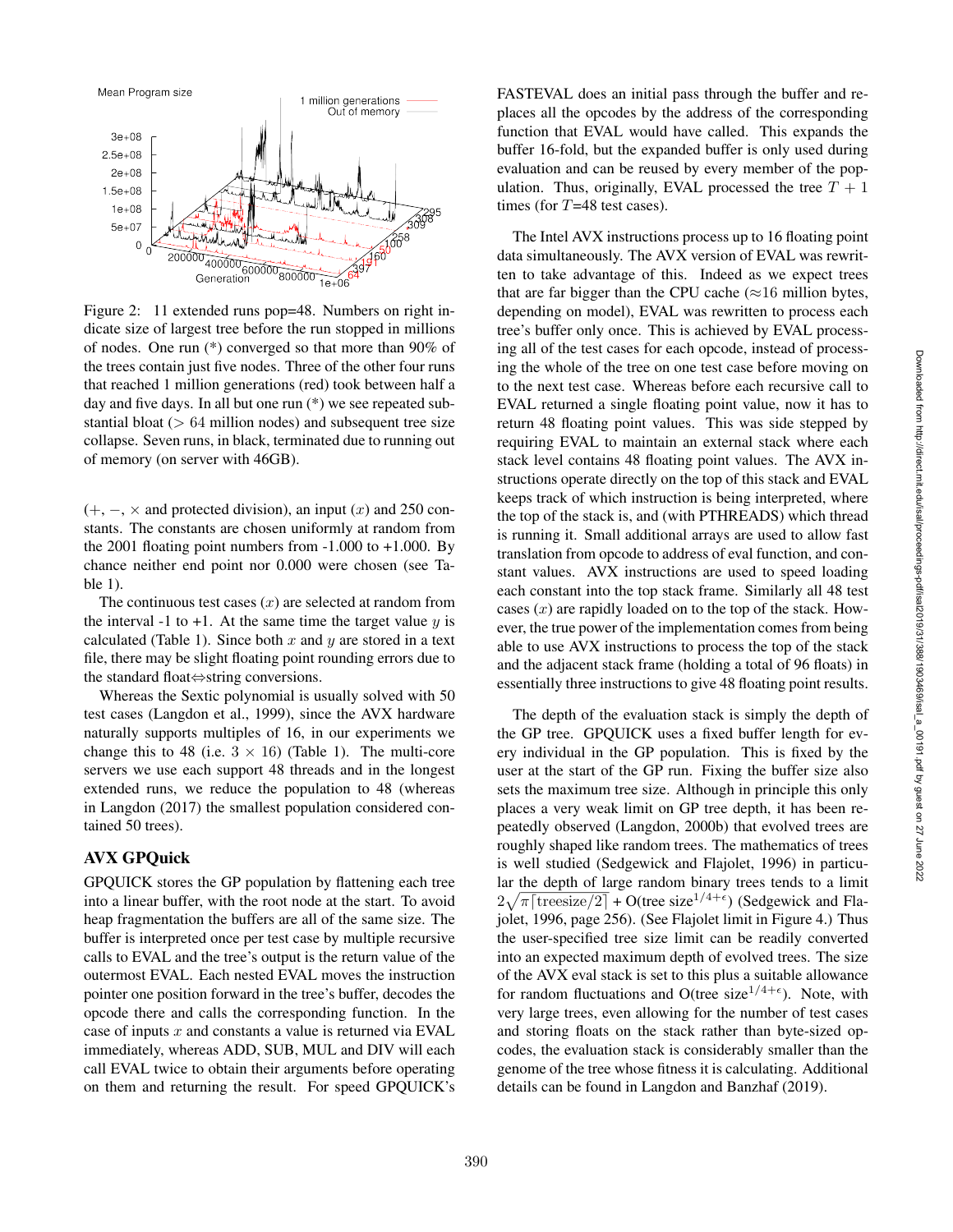## PTHREADS GPquick

The second major change to GPQUICK was to delay fitness evaluation so that the whole new population can have its fitness evaluated in parallel. As trees are of different sizes, each fitness evaluation will require a different time. Therefore which tree is evaluated by which thread is decided dynamically. Due to timing variations, even in an otherwise identical run, which tree is evaluated by which thread may be different. However great care is taken so that this cannot affect the course of evolution. E.g., pseudo random numbers are only generated in sequential code.

EVAL requires a few data arrays. These are all allocated at the start of the GP run. Those that are read only can be shared by the threads. Each thread requires its own instance of read-write data. To avoid "false sharing", care is taken to align read-write data on cache line boundaries (64 bytes), e.g. with additional padding bytes and ((aligned)). This ensures each thread writes to its own cache lines and therefore these cached data are not shared with other threads.

Surprisingly an almost doubling of speed was obtained by also moving crossover operations to these parallel threads. Since crossover involves random choices of parents and subtrees these were unchanged but instead of performing the crossover immediately a small amount of additional information was retained and to be read later by the threads. This allows the crossover to be delayed and performed in one of 48 C++ pthreads. The results are identical but give an additional ≈two-fold speed up.

## Experiments

We use the well known Sextic polynomial benchmark (Koza, 1994, Tab. 5.1). Briefly, the task given to GP is to find an approximation to a sixth order polynomial,  $x^6 - 2x^4 + x^2$ , given only a fixed set of samples, i.e., a fixed number of test cases. For each test input  $x$  we know the anticipated output  $f(x)$ , see Table 1. Of course the real point is to investigate how GP works and how GP populations evolve over time. We ask ourselves whether it is possible for GP to continue to find improvements, even for such a simple continuous problem, as Lenski's *E. Coli* experiments are showing, or, like the Boolean case (Langdon, 2017), whether the GP population will get stuck early on and from then on never make further progress. Note that we here make use of crossover exclusively, so no random mutations are allowed to introduce any new genetic material during the run. All the variation the algorithm can make use of must be present in the first generation.

We ran three sets of experiments. In the first the new GP systems was set up like the original Sextic polynomial runs which reported phenotypic convergence (Langdon et al., 1999, Fig. 8.5). The first set uses a population of 4000, the second 500 and the last 48.

|                               |  | Table 1: Long term evolution of Sextic polynomial sym- |  |
|-------------------------------|--|--------------------------------------------------------|--|
| bolic regression binary trees |  |                                                        |  |

|             | Terminal set: X, 250 constants between -0.995 and 0.997      |
|-------------|--------------------------------------------------------------|
|             | Function set: MUL ADD DIV SUB                                |
|             | Fitness cases: 48 fixed input -0.97789 to 0.979541 (randomly |
|             | selected from $-1.0$ to $+1.0$ input).                       |
|             | Target $y = xx(x-1)(x-1)(x+1)(x+1)$                          |
| Selection:  | Tournament size 7 with                                       |
|             | fitness = $\frac{1}{48} \sum_{i=1}^{48}  GP(x_i) - y_i $     |
| Population: | Panmictic, non-elitist, generational.                        |
| Parameters: | Initial population (4000) ramped half and half               |
|             | Koza (1992) depth between 2 and 6. 100% un-                  |
|             | biased subtree crossover. 100 000 generations                |
|             | (stop run if any tree reaches limit $15 10^6$ ).             |
|             | DIV is protected division $(y!=0)$ ? $x/y$ : 1.0f            |

#### Crossover

Each generation is created entirely using Koza's two parent subtree crossover (Koza, 1992). (GPQuick creates one offspring per crossover.) For simplicity and in the hope that this would make GP populations easier to analyse, both subtrees, the one to be removed and the one to be inserted are chosen uniformly at random. That is, we do not use Koza's bias in favour of internal nodes (functions) at the expense of external nodes (leafs or inputs). Instead, the root node of the subtree (to be deleted or to be copied) is chosen uniformly at random from the whole of the parent tree. This means there is more chance of subtree crossover simply moving leaf nodes and so many children will differ from the root node donating parent by just one leaf.

As mentioned above, once fitness evaluation has been sped up by parallel processing, for very long trees producing the child is a surprisingly large part of the remaining run time and so it, too, can be implemented in parallel. However, the choice of crossover points is done in sequential code and remains unaffected by multithreading. This ensures the variability introduced by multiple parallel threads does not change the course of evolution.

## Fitness Function

The fitness of every member of every generation is calculated using the same fitness function as (Koza, 1994, Tab. 5.1). That is, barring rounding errors (previous page), fitness is given by the mean of the absolute difference between the value returned by the GP tree on each test case and the Sextic polynomial's value for the same test input (see Table 1). We use tournament selection to choose both parents.

Like (Koza, 1994, Tab. 5.1), we also keep track of the number of test cases where each tree is close to the target (i.e. within 0.01, known as a "hit"). The number of hits is used for reporting the success of a GP run. It is not used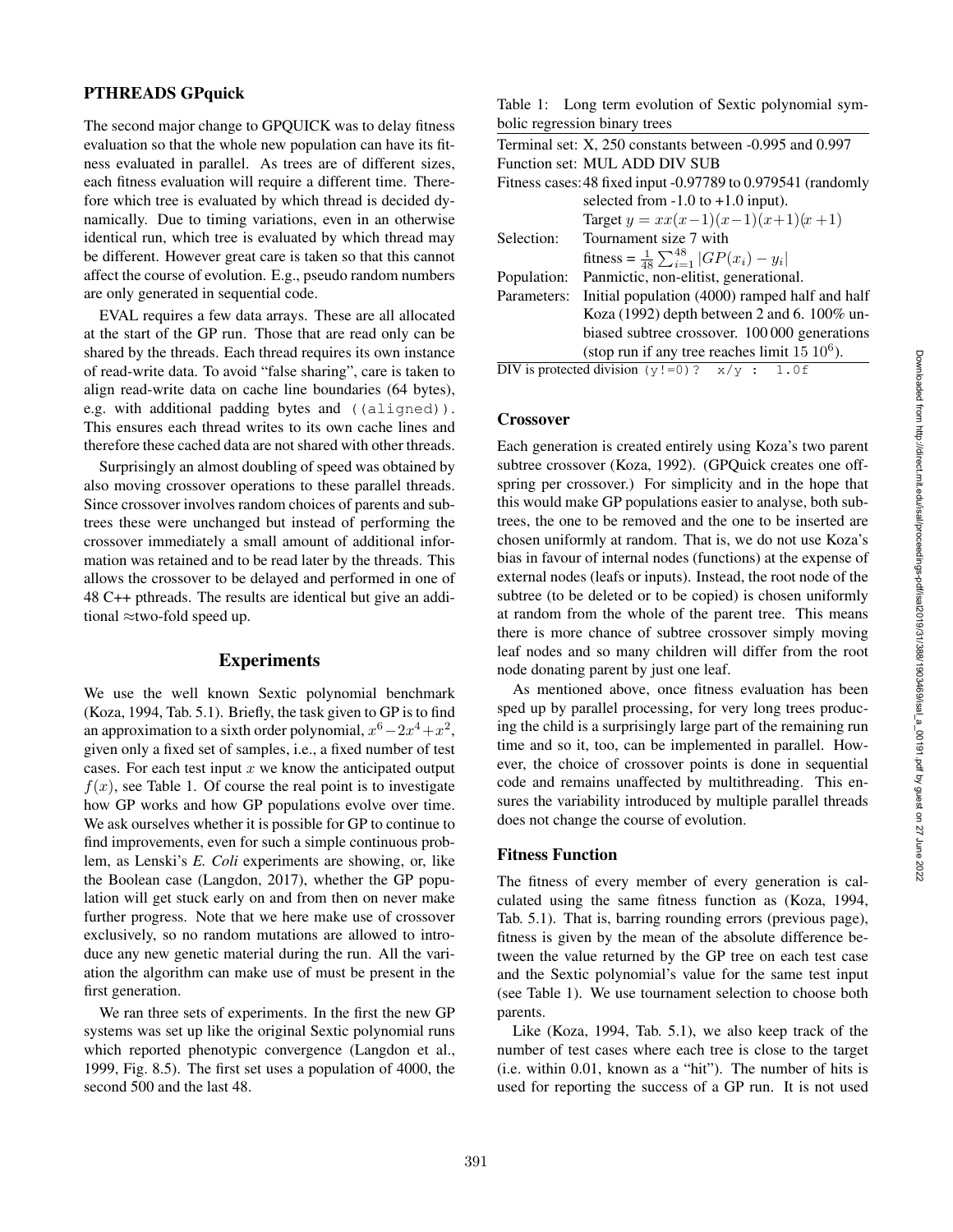Table 2: 10 Sextic polynomial runs with population 4000

|       | Gens err10 <sup>-9</sup> impr <sup>6</sup> hits size10 <sup>6</sup> $x^i$ |       |    |        |       |      | conv ops $10^9$ |
|-------|---------------------------------------------------------------------------|-------|----|--------|-------|------|-----------------|
| 6370  | 64487                                                                     | 2139  | 48 | 14.329 | 1.200 | 3981 | 58.2            |
| 8298  | 145796                                                                    | 2040  | 48 | 14.102 | 1.916 | 3982 | 57.4            |
| 2323  | 642006                                                                    | 389   | 47 | 13.441 | 1.387 | 3995 | 51.6            |
| 7119  | 507600                                                                    | 608   | 48 | 13.668 | 1.589 | 3997 | 55.0            |
| 11750 | 1                                                                         | 3583  | 48 | 13.854 | 1.364 | 3989 | 49.8            |
| 3412  | 65561                                                                     | 12.77 | 48 | 14.348 | 1.625 | 3986 | 45.4            |
| 5106  | 71288                                                                     | 1615  | 48 | 14.233 | 1.146 | 3988 | 53.6            |
| 6112  | 728757                                                                    | 1871  | 48 | 14.500 | 1.254 | 3983 | 52.9            |
| 6679  | 28853                                                                     | 1741  | 48 | 14.022 | 1.396 | 3998 | 43.4            |
| 4454  | 67817                                                                     | 790   | 48 | 14.900 | 1.227 | 3997 | 54.9            |
|       |                                                                           |       |    |        |       |      |                 |

<sup>6</sup>Figure 1 gives number of generations which improve on their parents, whereas here we give strictly better than anything previously evolved. Hence slight differences.

internally during a GP run. Also, our GP runs do not stop when a solution is found (48 hits) but continue until either the user-specified number of generations is reached or bloat means the GP runs out of memory.

Where needed, floating point calculations are done in a fixed order, to avoid parallelism creating minor changes in calculated fitness, which could quickly cause otherwise identical runs to diverge because of implementation differences in parallel calculations.

## **Results**

#### Results Population 4000 trees

In the first set of experiments, we use the standard population of 4000 trees. Table 2 summarises the results of 10 runs. In all cases GP found a reasonable approximation to the target (the Sextic polynomial). Indeed in all but one run (47 hits) the best trees score 48 out of 48 possible hits. I.e. they are within 0.01 on all 48 test cases. Indeed in most cases the average error was less than  $10^{-4}$ . Figure 1 shows that GP tends to creep up on the best match to the training data. Typically after several thousand generations, GP has progressively improved by more than a thousand increasingly small steps. (See Table 2 column 3 and Figure 1).

In all ten runs with a population of 4000, we see enormous increases in size and all but one are stopped as they hit the size limit (15 000 000) before reaching 100 000 generations. Column 5 in Table 2 gives the size (in millions) of the largest evolved tree in each run. The log-log plot in Figure 3 shows a typical pattern of subquadratic (Langdon, 2000a) increase in tree size. The straight line shows a power law fit. In this run the best fit has an exponent of 1.2. Column 6 of Table 2 shows that the best fit between generations ten and a thousand for all 10 runs varies between 1.1 and 1.9.

As expected not only do programs evolve to be bigger but also they increase in depth. As described above highly evolved trees tend to be randomly shaped and so as expected



Figure 3: Evolution of tree size in first Sextic run (population 4000). (This run aborted after 6370 generations by first crossover to hit 15 million node limit.) Straight line shows best RMS error power law fit between generation 10 and  $1000, y = 8.65x^{1.2001}$ 

tend to lie near the Flajolet limit, depth  $\approx \sqrt{2\pi |\text{size}|}$  (see Figure 4). (This is also true in the pop=500 and pop=48 runs, see following sections.)

In all ten runs we see some phenotypic convergence. The "conv" column in Table 2 shows the peak fitness convergence. That is, out of 4000, the number of trees having exactly the same fitness as the best in the population. Typically at the start of the run (see Figure 5), the population contains mostly trees with poorer fitness, but later in the run the population begins to converge and towards the end of the run we may see hundreds of generations where more than 90% of the population have identical fitness. Under these circumstances, even with a tournament size as high as 7, many tournaments include potential parents with identical fitness. These, and hence the parents of the next generation, are decided entirely randomly. However, even in the most converged population there are at least two individuals with worse fitness. (In Figure 5 it is at least 19.) As we saw with the Boolean populations (Langdon, 2017), even this small number can be enough to drive bloat (Langdon and Poli, 1997) (albeit at a lower rate).

#### Results Population 500 trees

We repeated the GP runs but allowed still larger trees to evolve by reducing the population from 4000 to 500 and splitting the available memory between fewer trees. Table 3 summarises 6 of these runs. Notice two runs do not really solve the problem and only hit less than half the test cases (see "hits" column in Table 3). Nonetheless, in all cases evolution continues to make progress and each GP run finds several hundred or more small improvements (third column in Table 3).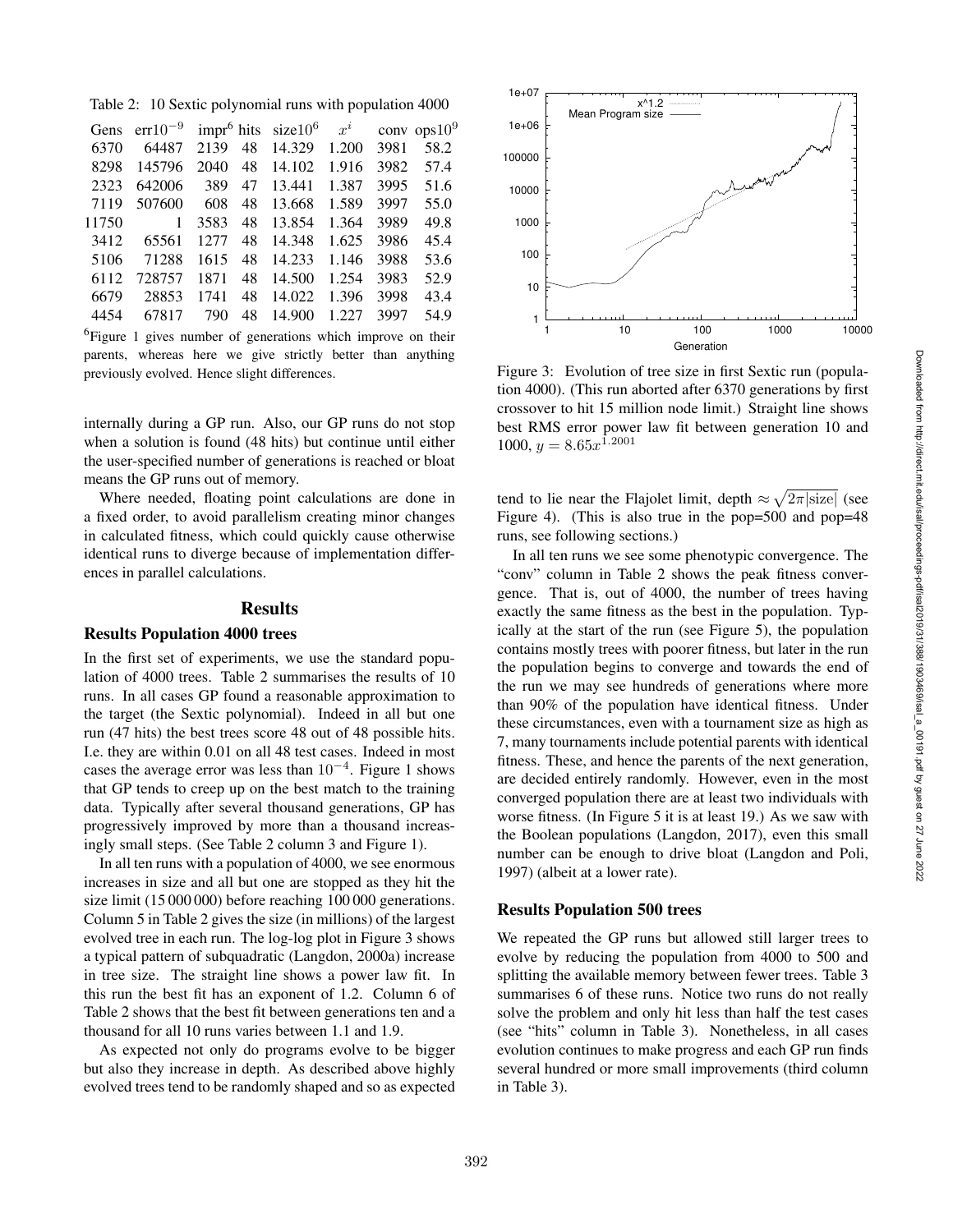

Figure 4: Plot of size and depth of the best individual in each generation for 10 Sextic polynomial runs with population of 4000. Binary trees must lie between short fat trees (lower curve "Full") and "Tall" stringy trees. Most trees are randomly shaped and lie near the Flajolet limit (depth  $\approx \sqrt{2\pi}$  size, solid line, note log-log scales).

Table 3: 6 Sextic polynomial runs with population 500

|  |  | Gens err10 <sup>-6</sup> impr hits size10 <sup>6</sup> $x^i$ conv ops10 <sup>9</sup> |  |  |
|--|--|--------------------------------------------------------------------------------------|--|--|
|  |  | 111582 538 3545 47 399.594 1.558 500 93.8                                            |  |  |
|  |  | 23937 34313 757 18 202.439 1.736 500 117.3                                           |  |  |
|  |  | 35783 307 3484 48 227.488 1.436 500 95.8                                             |  |  |
|  |  | 43356 18373 929 22 267.416 2.181 500 149.2                                           |  |  |
|  |  | 27713 137 5852 48 327.253 1.928 500 138.9                                            |  |  |
|  |  | 103953 1765 664 48 230.106 1.408 500 69.6                                            |  |  |
|  |  |                                                                                      |  |  |

Since we have deliberately extended the space available to GP trees, it is no surprise that the trees grow even bigger than before (column 5 in Table 3). Again bloat is approximately following a power law. Although in one unsuccessful run we see a power law exponent greater than 2, mostly growth is at a (sub-quadratic) rate similar to the bigger population runs (1.4–2.2 v 1.1–1.9, column 6 in Table 2 (pop 4000)).

Unlike with the large populations, all the runs with populations of 500 trees showed some cases of complete fitness convergence ("conv" column in Table 3 is 500). For example, in the first Sextic polynomial pop=500 run, the whole population has identical fitness 33 143 times (30% of the run). If we concentrate upon the last fitness improvement in generation 108 763 (2819 before the end of the run). This new improved Sextic polynomial performance takes over the whole population in half a dozen generations. However it fails to totally dominate the population in 861 (31%) of the remaining generations. Even though the mean number of lower fitness children is less than one (0.38) it is not zero, and this (given nearly three thousand generations) is still enough to double the average size of the trees.



Figure 5: Fitness convergence in first Sextic polynomial pop=4000 run. Perhaps because of the continual discovery of better trees before generation 4975 and the larger population size, although the number of tree without the best fitness falls, unlike in the earlier Boolean problem (Langdon, 2017) it never reaches zero. Notice tiny fitness improvement in generation 4961 resets the population for ten generations. (Mean prog size (linear scale, dotted black) and best fitness (log, blue) plotted in the background.)

#### Results Population 48 trees

In the final experiments the population was reduced still further to allow even larger trees to be evolved (Figure 2). These smallest population runs were run with a population of 48, since this should readily map to the available Intel multi-core servers.

With the small population, none of the runs solve the problem. Indeed only three runs got close on 40 or more test cases (see Table 4). Of the remaining eight, only one finds a large number of fitness improvements. Seven runs have only between 3 and 30 generations with fitness improvements, column 3 in Table 4. In three of these, the population gets trapped at trees with just three nodes which evaluate to constants 0.0626506, 0.069169 and 0.0830508, although the population eventually escapes and large trees evolve by the end of the run. Except for these three runs, all the other runs contain populations where every member of the population has identical fitness. Therefore their maximum convergence is 48 (see "conv" column in Table 4). The final column is average speed, in giga GP operations/second.

For almost the whole of the first run with 48 trees the best fitness in the population is fixed but once trees get big enough further size changes are essentially random (Figure 2). The best fitness found in this run is given by robust trees which always return a midpoint value which only passes close to four test points. Trees which closely matched more test points were discovered in the first nineteen generation of this run. However, in terms of fitness, they scored worse than a constant and so went extinct.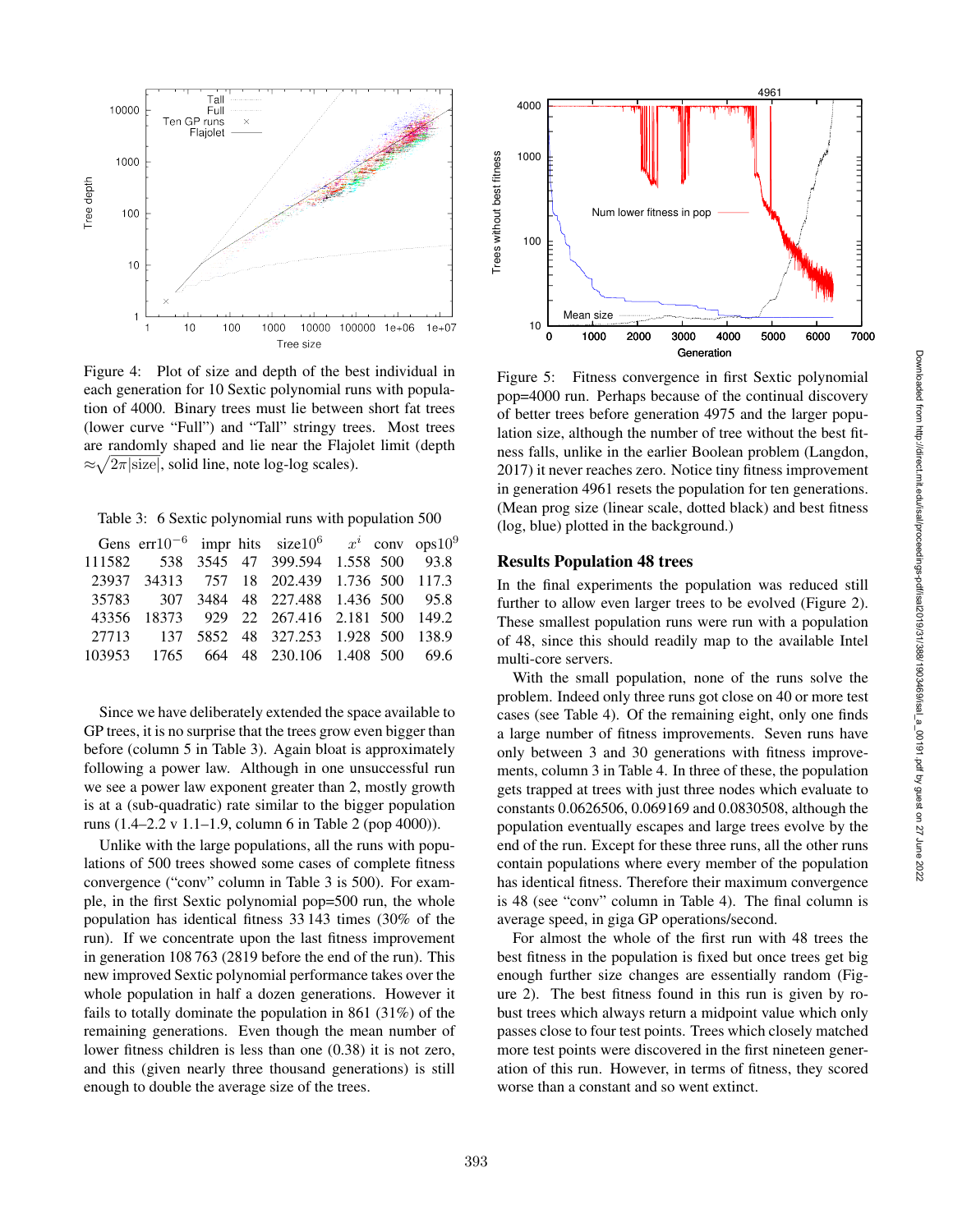Table 4: 11 Sextic polynomial runs with population of 48

|         | Gens $err10^{-6}$ | impr | hits | $size10^6$ | $x^i$ |    | conv ops $10^9$ |
|---------|-------------------|------|------|------------|-------|----|-----------------|
| 1000000 | 46215             | 11   | 16   | 63.920     | 1.633 | 48 | 36.5            |
| 491618  | 2748              | 745  | 46   | 396.576    | 2.060 | 48 | 34.9            |
| 1000000 | 46215             | 7    | 13   | 190.654    | 1.448 | 48 | 57.4            |
| 689414  | 4857              | 448  | 40   | 159.949    | 1.260 | 48 | 38.1            |
| 1000000 | 46215             | 8    | 14   | 50.365     | 1.701 | 48 | 26.2            |
| 143251  | 46215             | 11   | 14   | 99.541     | 1.672 | 48 | 54.1            |
| 212528  | 46650             | 30   | 14   | 257.766    | na    | 42 | 26.7            |
| 1000000 | 46730             | 3    | 14   | 0.000      | na    | 42 | .004            |
| 958147  | 23259             | 1683 | 18   | 308.958    | 1.791 | 48 | 53.5            |
| 294098  | 47174             | 3    | 12   | 308.121    | na    | 43 | 24.5            |
| 757830  | 2985              | 2921 | 44   | 294.821    | 1.320 | 48 | 50.2            |
|         |                   |      |      |            |       |    |                 |

## Is there a Limit to Evolution?

In the Sextic Polynomial experiments with larger populations there is no hint of either evolution of fitness or bloat totally stopping. In the smaller populations, it is both possible to run evolution for longer and to allow trees to be even larger. Four of the eleven pop=48 runs reached a million generations but in the remaining seven, bloat ran into memory limits and halted the run. Only in one run did we see anti-bloat, in which the population converged in a few generations on a small high fitness tree which crossover was able to replicate across a million generations. Interestingly two other runs found similar solutions but after thousands of generations crossover found bloated version of them.

In the binary 6-Mux Boolean problem (Langdon, 2017) there are only 65 different fitness values. Therefore the number of fitness improvements is very limited. An end to bloat was found. By which we mean it was possible for trees to grow so large that crossover was unable to disrupt the important part of their calculation next to the root node and many generations were evolved where everyone had identical fitness. This led to random selection and random fluctuations in tree size, i.e. enormous trees but without a tendency for progressive endless growth.

This did not happen here. Even in some of the smallest Sextic polynomials runs, we are still seeing innovation in the second half of the run, with tiny fitness improvements being created by crossover between enormous parents. Also we are still slightly short of total fitness convergence.

However, there is a strong relationship between the size of the population and the success of the runs. All runs of size 4000 were successful, half of the runs of size 500 were successful, but none of the runs of size 48 were successful.

Even with populations containing Sextic polynomial trees of hundreds of millions of nodes, crossover can still be disruptive and frequently even tiny populations can contain a tree of lower fitness. This is sufficient to provide some pressure (over thousands of generations) for tree size to increase on average.

*Can bloat continue forever?* It is still difficult to be definitive in our answer. We have seen cases where it does not and of course there are plenty of techniques to prevent bloat (Poli and McPhee, 2013). But we see other cases where crossover over thousands of generations can create an innovative child which allows bloat into a converged population of small trees. Perhaps more interestingly, we see crossover finding fitness improvement in bloated trees after many thousand of generations.

## **Conclusions**

Evolving binary Sextic polynomial trees for up to a million generations, during which some programs grow to four hundred million nodes, suggests even a simple GP floating point benchmark allows long-term fitness improvement over thousands of generations.

The availability of multi-core SIMD capable hardware has allowed us to push GP performance on single computers with floating point problems to that previously only approached with sub-machine code GP operating in discrete domains (Poli and Langdon, 1999; Poli and Page, 2000). This in turn has allowed GP runs far longer than anything previously attempted whilst evolving far bigger programs.

Without size or depth limits or biases crossover with brutal selection pressure tends to evolve very large nonparsimonious programs, known in the GP community as bloat (Koza, 1992, page 617). (See also footnote 2 on second page.) After a few initial generations, GP tree bloat typically follows a sub-quadratic power law (Langdon, 2000a). But eventually effective selection pressure (Nordin, 1997, sec. 14.2), (Banzhaf et al., 1998, page 187), (Stephens and Waelbroeck, 1999; Langdon and Poli, 2002) within highly evolved populations falls, leading to bloat at a reduced rate. However in this continuous domain we only see the chaotic lack of bloat found in long-running Boolean problems (Langdon, 2017) in a few unsuccessful runs with tiny populations (red plots in Figure 2). Nevertheless in all cases bloated binary trees evolve to be randomly shaped and lie close to Flajolet's square root limit.

#### Acknowledgements

This work was inspired by conversations at Dagstuhl Seminar 18052 on Genetic Improvement of Software.

The new parallel GPQuick code is available via http://www.cs.ucl.ac.uk/staff/W.Langdon /ftp/gp-code/GPavx.tar.gz

#### References

- Altenberg, L. (1994). The evolution of evolvability in genetic programming. In Kinnear, Jr., K. E., editor, *Advances in Genetic Programming*, chapter 3, pages 47–74. MIT Press.
- Angeline, P. J. (1994). Genetic programming and emergent intelligence. In Kinnear, Jr., K. E., editor, *Advances in Genetic Programming*, chapter 4, pages 75–98. MIT Press.